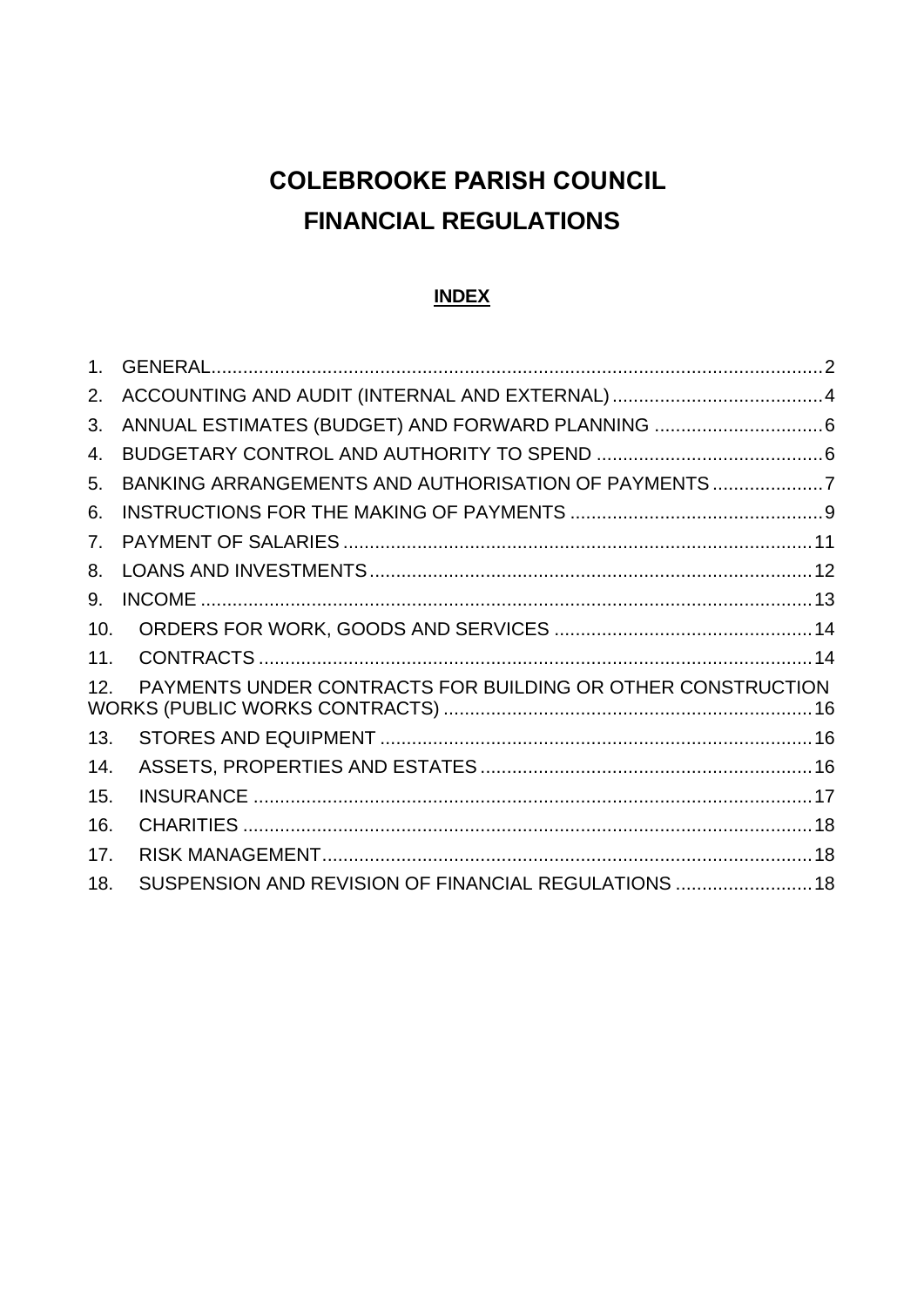These Financial Regulations were reviewed by the Council at its Meeting held on 17th March, 2020

# <span id="page-1-0"></span>**1. GENERAL**

- 1.1. These financial regulations govern the conduct of financial management by the council and may only be amended or varied by resolution of the council. Financial regulations are one of the council's three governing policy documents providing procedural guidance for members and officers. Financial regulations must be observed in conjunction with the council's standing orders<sup>1</sup> and any individual financial regulations relating to contracts.
- 1.2. The council is responsible in law for ensuring that its financial management is adequate and effective and that the council has a sound system of internal control which facilitates the effective exercise of the council's functions, including arrangements for the management of risk.
- 1.3. The council's accounting control systems must include measures:
	- for the timely production of accounts;
	- that provide for the safe and efficient safeguarding of public money;
	- to prevent and detect inaccuracy and fraud; and
	- identifying the duties of officers.
- 1.4. These financial regulations demonstrate how the council meets these responsibilities and requirements.
- 1.5. At least once a year, prior to approving the Annual Governance Statement, the council must review the effectiveness of its system of internal control which shall be in accordance with proper practices.
- 1.6. Deliberate or wilful breach of these Regulations by an employee may give rise to disciplinary proceedings.
- 1.7. Members of Council are expected to follow the instructions within these Regulations and not to entice employees to breach them. Failure to follow instructions within these Regulations brings the office of councillor into disrepute.
- 1.8. The Responsible Financial Officer (RFO) holds a statutory office to be appointed by the council. The Clerk has been appointed as RFO for this council and these regulations will apply accordingly.
- 1.9. The RFO;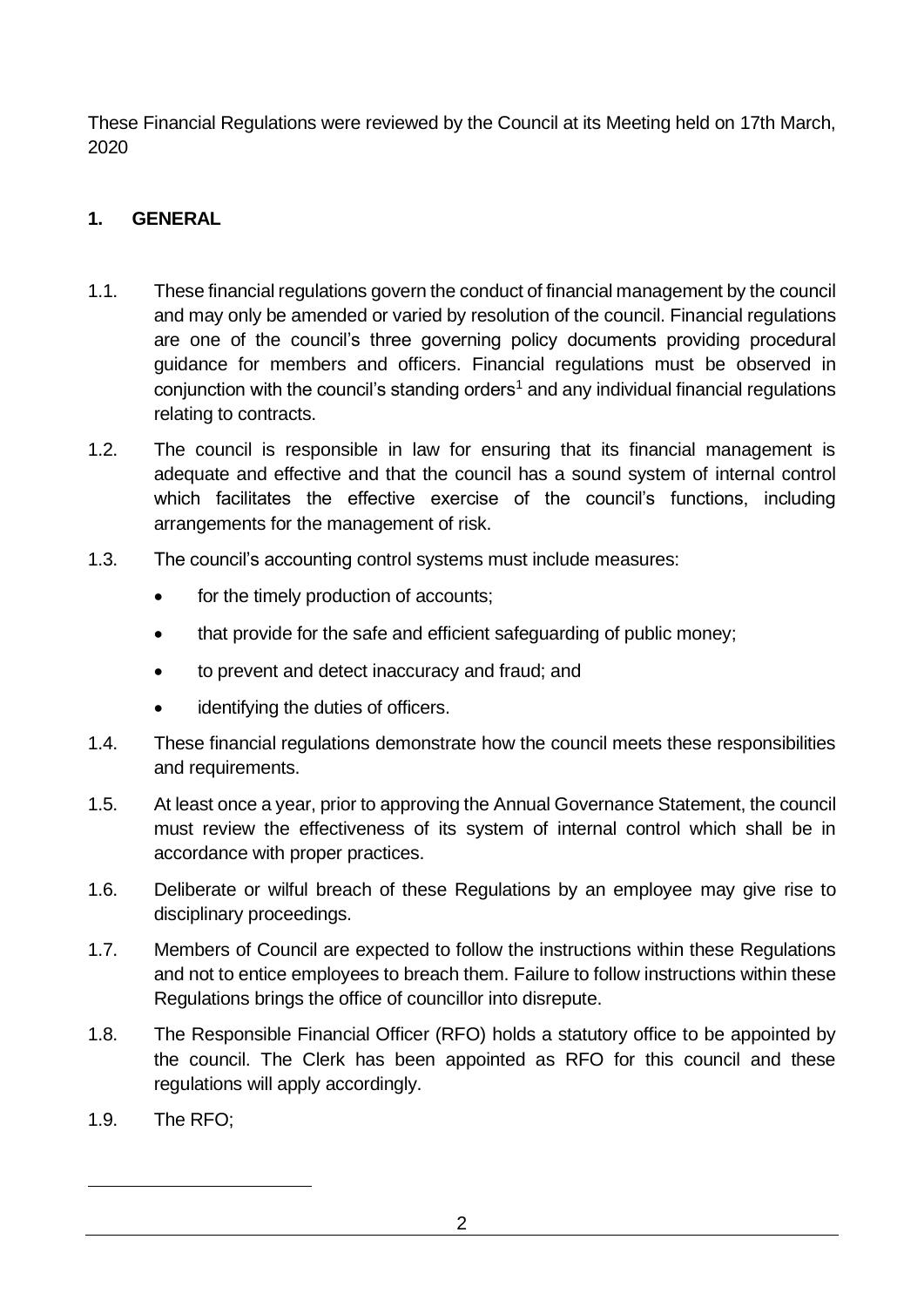- acts under the policy direction of the council;
- administers the council's financial affairs in accordance with all Acts, Regulations and proper practices;
- determines on behalf of the council its accounting records and accounting control systems;
- ensures the accounting control systems are observed;
- maintains the accounting records of the council up to date in accordance with proper practices;
- assists the council to secure economy, efficiency and effectiveness in the use of its resources; and
- produces financial management information as required by the council.
- 1.10. The accounting records determined by the RFO shall be sufficient to show and explain the council's transactions and to enable the RFO to ensure that any income and expenditure account and statement of balances, or record of receipts and payments and additional information, as the case may be, or management information prepared for the council from time to time comply with the Accounts and Audit Regulations.
- 1.11. The accounting records determined by the RFO shall in particular contain:
	- entries from day to day of all sums of money received and expended by the council and the matters to which the income and expenditure or receipts and payments account relate;
	- a record of the assets and liabilities of the council; and
	- wherever relevant, a record of the council's income and expenditure in relation to claims made, or to be made, for any contribution, grant or subsidy.
- 1.12. The accounting control systems determined by the RFO shall include:
	- procedures to ensure that the financial transactions of the council are recorded as soon as reasonably practicable and as accurately and reasonably as possible;
	- procedures to enable the prevention and detection of inaccuracies and fraud and the ability to reconstruct any lost records;
	- identification of the duties of officers dealing with financial transactions and division of responsibilities of those officers in relation to significant transactions;
	- procedures to ensure that uncollectable amounts, including any bad debts are not submitted to the council for approval to be written off except with the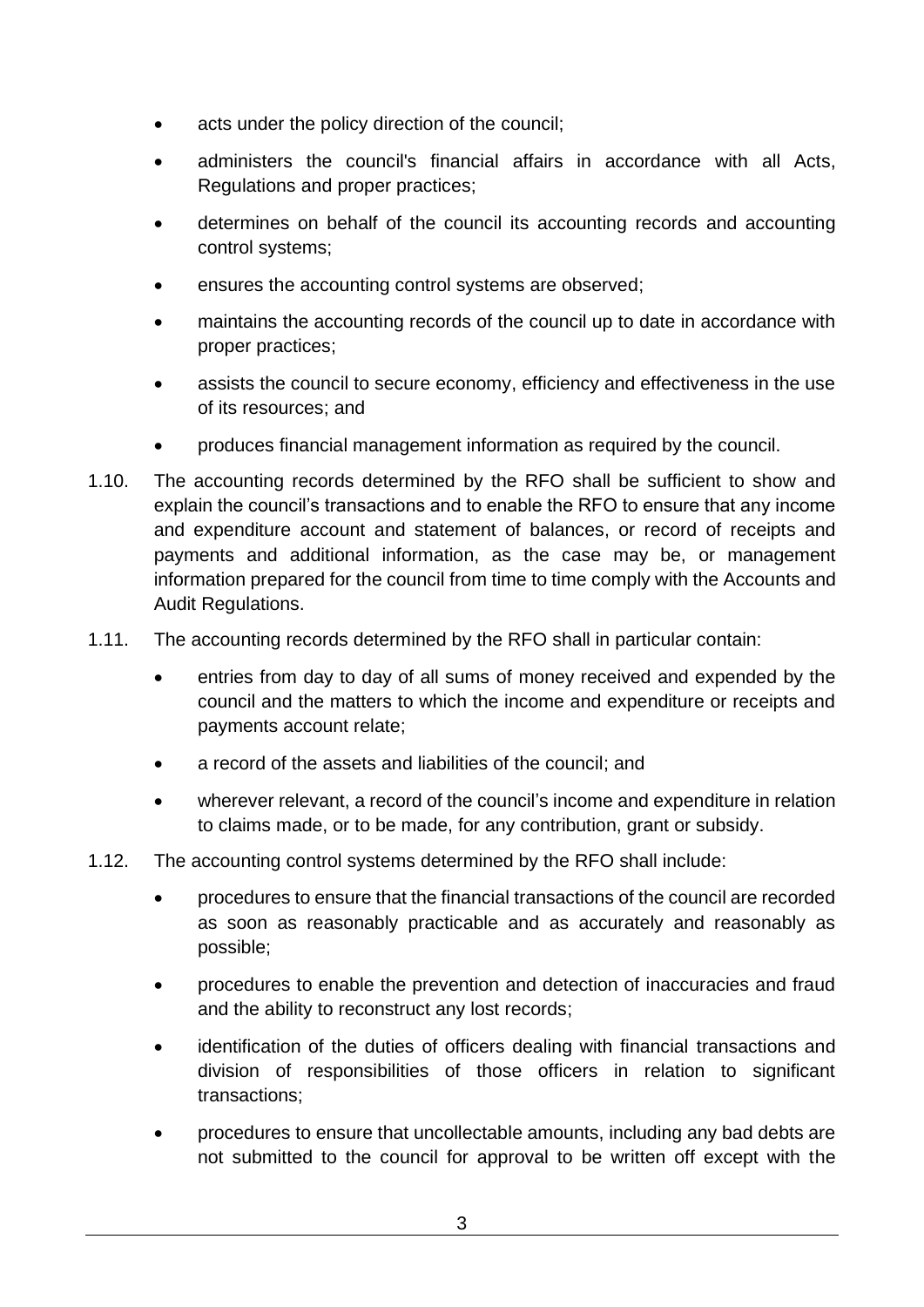approval of the RFO and that the approvals are shown in the accounting records; and

- measures to ensure that risk is properly managed.
- 1.13. The council is not empowered by these Regulations or otherwise to delegate certain specified decisions. In particular any decision regarding:
	- setting the final budget or the precept (council tax requirement);
	- approving accounting statements;
	- approving an annual governance statement;
	- borrowing:
	- writing off bad debts;
	- declaring eligibility for the General Power of Competence; and
	- addressing recommendations in any report from the internal or external auditors,

shall be a matter for the full council only.

- 1.14. In addition the council must:
	- determine and keep under regular review the bank mandate for all council bank accounts;
	- approve any grant or a single commitment in excess of £500; and
	- in respect of the annual salary for any employee have regard to recommendations about annual salaries of employees made by the relevant committee in accordance with its terms of reference.
- 1.15. In these financial regulations, references to the Accounts and Audit Regulations or 'the regulations' shall mean the regulations issued under the provisions of section 27 of the Audit Commission Act 1998, or any superseding legislation, and then in force unless otherwise specified.

In these financial regulations the term 'proper practice' or 'proper practices' shall refer to guidance issued in *Governance and Accountability for Local Councils - a Practitioners' Guide (England)* issued by the Joint Practitioners Advisory Group (JPAG), available from the websites of NALC and the Society for Local Council Clerks (SLCC).

#### <span id="page-3-0"></span>**2. ACCOUNTING AND AUDIT (INTERNAL AND EXTERNAL)**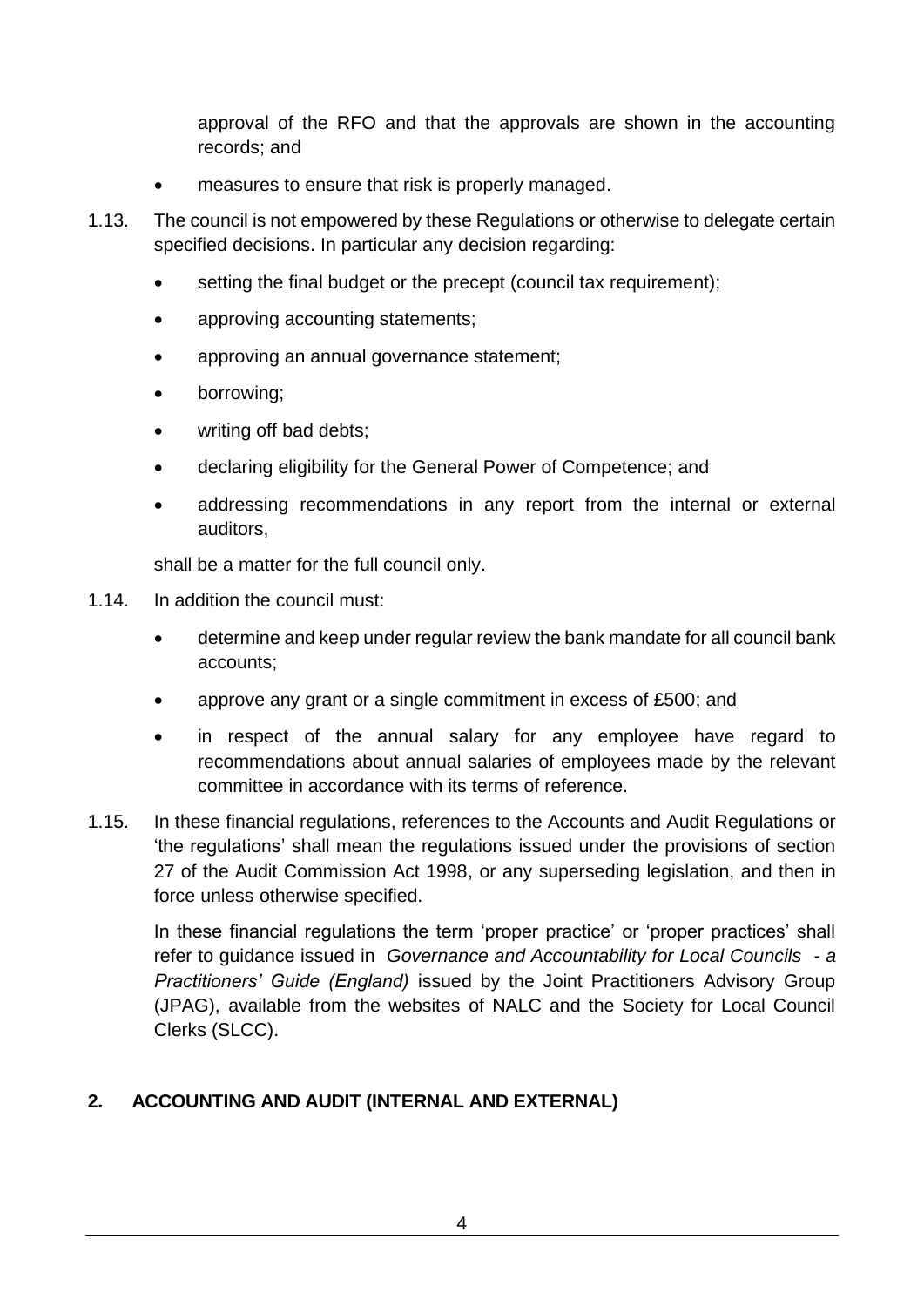- 2.1. All accounting procedures and financial records of the council shall be determined by the RFO in accordance with the Accounts and Audit Regulations, appropriate guidance and proper practices.
- 2.2. On a regular basis, at least once in each quarter, and at each financial year end, a member other than the Chairman [or a cheque signatory] shall be appointed to verify bank reconciliations (for all accounts) produced by the RFO. The member shall sign the reconciliations and the original bank statements (or similar document) as evidence of verification. This activity shall on conclusion be reported, including any exceptions, to and noted by the council.
- 2.3. The RFO shall complete the annual statement of accounts, annual report, and any related documents of the council contained in the Annual Return (as specified in proper practices) as soon as practicable after the end of the financial year and having certified the accounts shall submit them and report thereon to the council within the timescales set by the Accounts and Audit Regulations.
- 2.4. The council shall ensure that there is an adequate and effective system of internal audit of its accounting records, and of its system of internal control in accordance with proper practices. Any officer or member of the council shall make available such documents and records as appear to the council to be necessary for the purpose of the audit and shall, as directed by the council, supply the RFO, internal auditor, or external auditor with such information and explanation as the council considers necessary for that purpose.
- 2.5. The internal auditor shall be appointed by and shall carry out the work in relation to internal controls required by the council in accordance with proper practices.
- 2.6. The internal auditor shall:
	- be competent and independent of the financial operations of the council;
	- report to council in writing, or in person, on a regular basis with a minimum of one annual written report during each financial year;
	- to demonstrate competence, objectivity and independence, be free from any actual or perceived conflicts of interest, including those arising from family relationships; and
	- have no involvement in the financial decision making, management or control of the council.
- 2.7. Internal or external auditors may not under any circumstances:
	- perform any operational duties for the council;
	- initiate or approve accounting transactions; or
	- direct the activities of any council employee, except to the extent that such employees have been appropriately assigned to assist the internal auditor.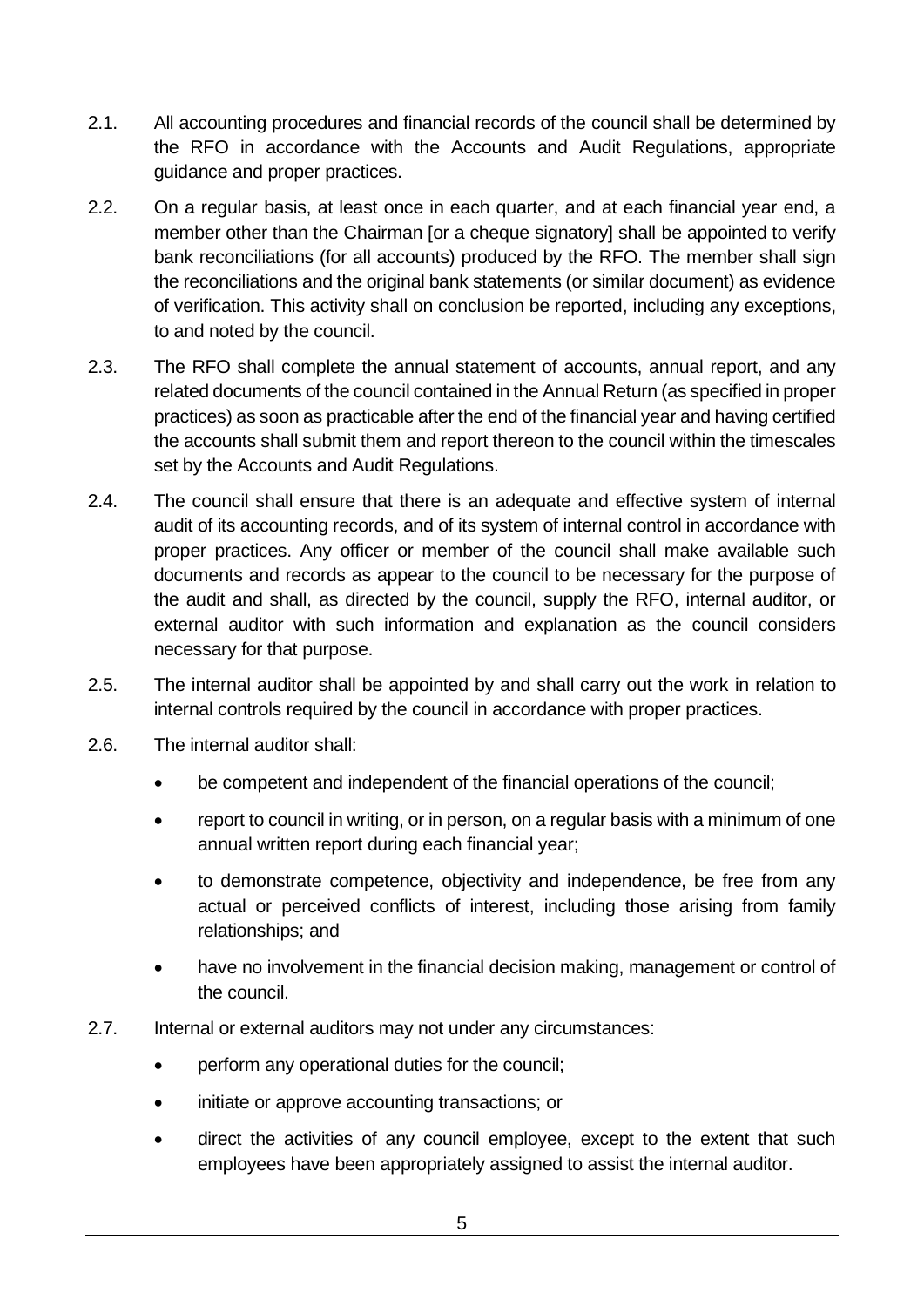- 2.8. For the avoidance of doubt, in relation to internal audit the terms 'independent' and 'independence' shall have the same meaning as is described in proper practices.
- 2.9. The RFO shall make arrangements for the exercise of electors' rights in relation to the accounts including the opportunity to inspect the accounts, books, and vouchers and display or publish any notices and statements of account required by Audit Commission Act 1998, or any superseding legislation, and the Accounts and Audit Regulations.
- 2.10. The RFO shall, without undue delay, bring to the attention of all councillors any correspondence or report from internal or external auditors.

#### <span id="page-5-0"></span>**3. ANNUAL ESTIMATES (BUDGET) AND FORWARD PLANNING**

- 3.1. Each committee (if any) shall review its three year forecast of revenue and capital receipts and payments. Having regard to the forecast, it shall thereafter formulate and submit proposals for the following financial year to the council not later than the end of November each year including any proposals for revising the forecast.
- 3.2. The RFO must each year, by no later than December, prepare detailed estimates of all receipts and payments including the use of reserves and all sources of funding for the following financial year in the form of a budget to be considered by the council.
- 3.3. The council shall consider annual budget proposals in relation to the council's three year forecast of revenue and capital receipts and payments including recommendations for the use of reserves and sources of funding and update the forecast accordingly.
- 3.4. The council shall fix the precept (council tax requirement), and relevant basic amount of council tax to be levied for the ensuing financial year not later than by the end of January each year. The RFO shall issue the precept to the billing authority and shall supply each member with a copy of the approved annual budget.
- 3.5. The approved annual budget shall form the basis of financial control for the ensuing year.

#### <span id="page-5-1"></span>**4. BUDGETARY CONTROL AND AUTHORITY TO SPEND**

- 4.1. Expenditure on revenue items may be authorised up to the amounts included for that class of expenditure in the approved budget. This authority is to be determined by:
	- the council for all items over £5,000;
	- a duly delegated committee of the council for items over £500; or
	- the Clerk, in conjunction with Chairman of Council or Chairman of the appropriate committee, for any items below £500.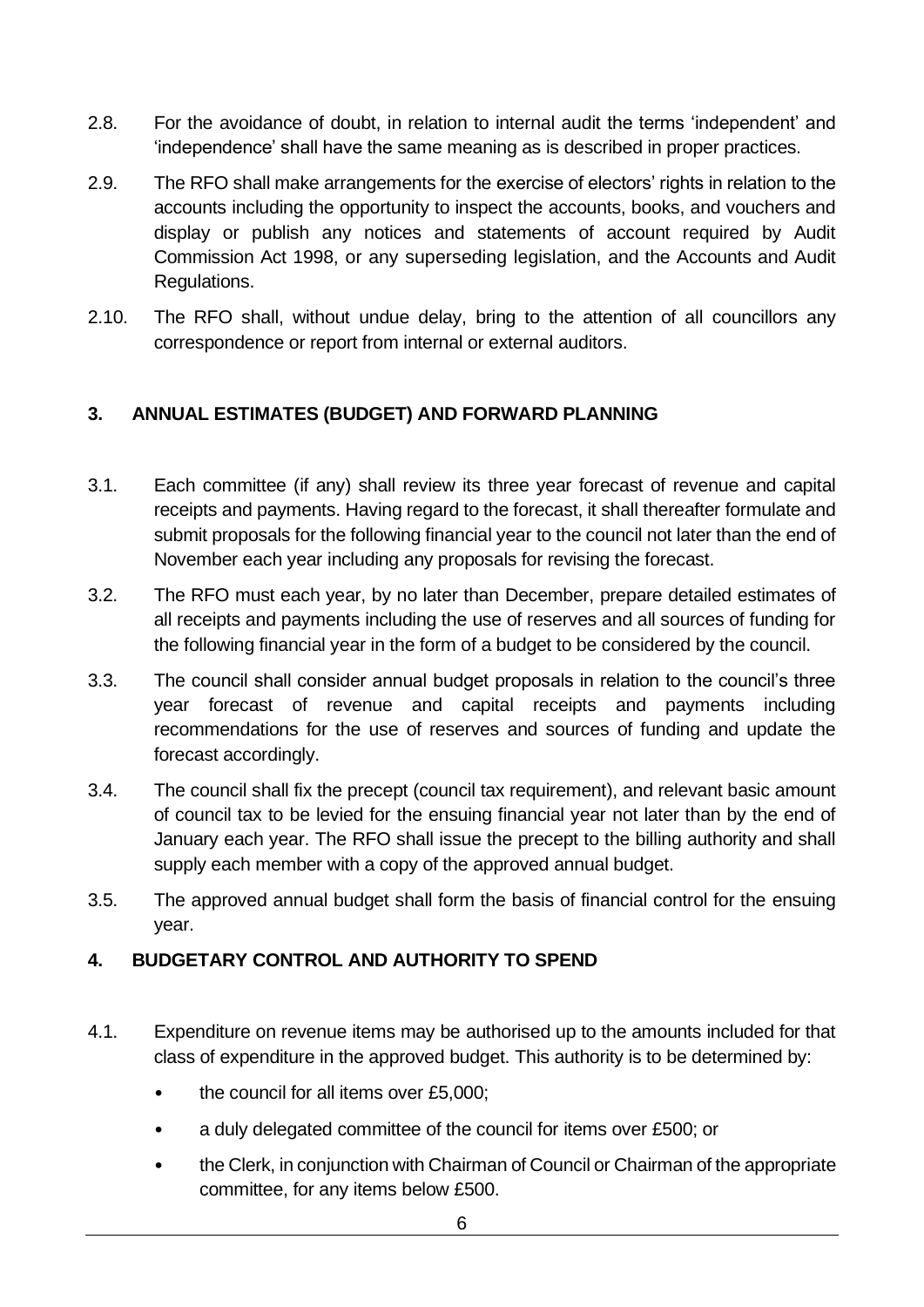Such authority is to be evidenced by a minute or by an authorisation slip duly signed by the Clerk, and where necessary also by the appropriate Chairman.

Contracts may not be disaggregated to avoid controls imposed by these regulations.

- 4.2. No expenditure may be authorised that will exceed the amount provided in the revenue budget for that class of expenditure other than by resolution of the council, or duly delegated committee. During the budget year and with the approval of council having considered fully the implications for public services, unspent and available amounts may be moved to other budget headings or to an earmarked reserve as appropriate ('virement').
- 4.3. Unspent provisions in the revenue or capital budgets for completed projects shall not be carried forward to a subsequent year.
- 4.4. The salary budgets are to be reviewed at least annually in December for the following financial year and such review shall be evidenced by a hard copy schedule signed by the Clerk and the Chairman of Council or relevant committee. The RFO will inform committees of any changes impacting on their budget requirement for the coming year in good time.
- 4.5. In cases of extreme risk to the delivery of council services, the clerk may authorise revenue expenditure on behalf of the council which in the clerk's judgement it is necessary to carry out. Such expenditure includes repair, replacement or other work, whether or not there is any budgetary provision for the expenditure, subject to a limit of £500. The Clerk shall report such action to the chairman as soon as possible and to the council as soon as practicable thereafter.
- 4.6. No expenditure shall be authorised in relation to any capital project and no contract entered into or tender accepted involving capital expenditure unless the council is satisfied that the necessary funds are available and the requisite borrowing approval has been obtained.
- 4.7. All capital works shall be administered in accordance with the council's standing orders and financial regulations relating to contracts.
- 4.8. The RFO shall regularly provide the council with a statement of receipts and payments to date under each head of the budgets, comparing actual expenditure to the appropriate date against that planned as shown in the budget. These statements are to be prepared at least at the end of each financial quarter and shall show explanations of material variances. For this purpose "material" shall be in excess of £100 or 15% of the budget.
- 4.9. Changes in earmarked reserves shall be approved by council as part of the budgetary control process.

#### <span id="page-6-0"></span>**5. BANKING ARRANGEMENTS AND AUTHORISATION OF PAYMENTS**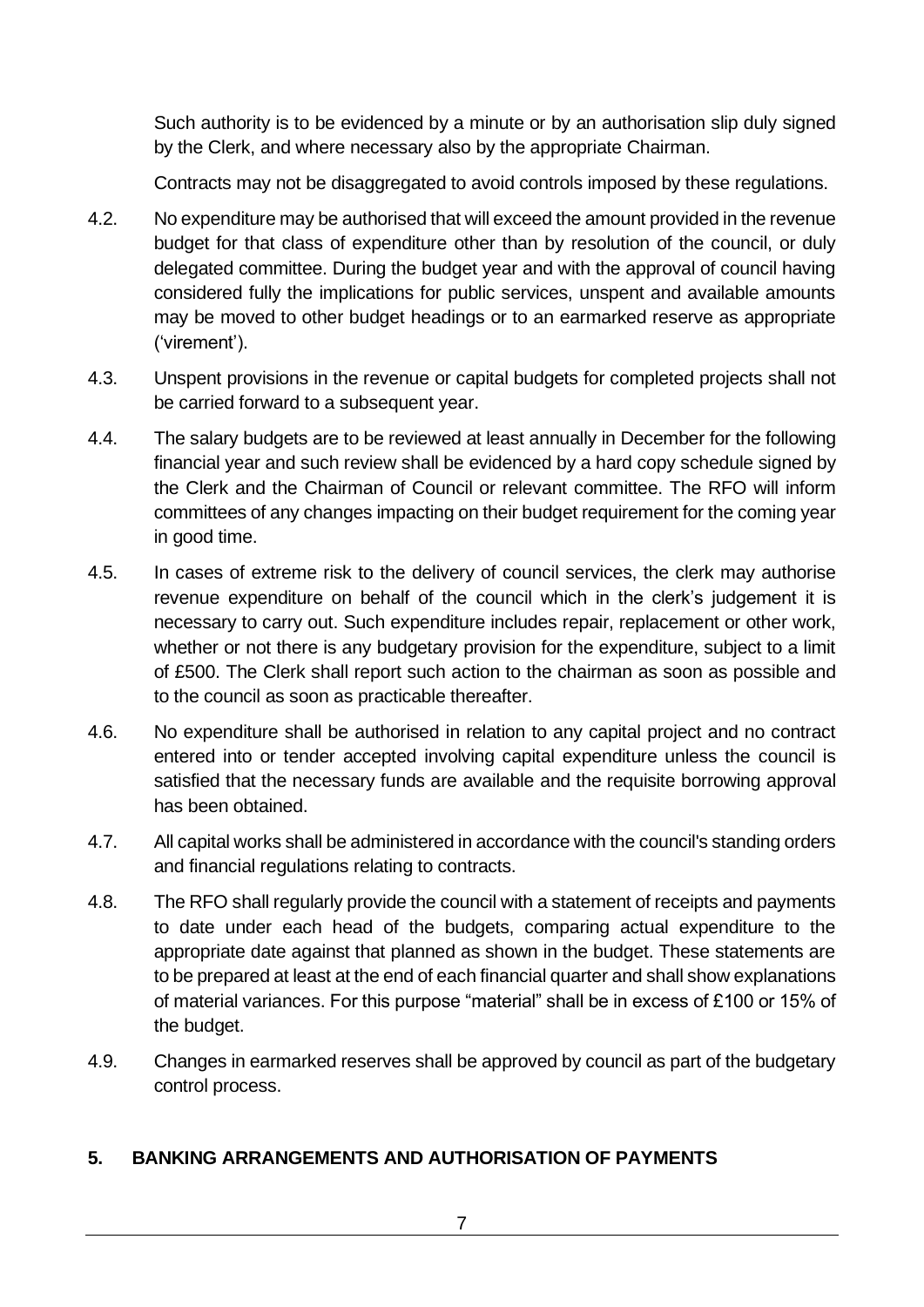- 5.1. The council's banking arrangements, including the bank mandate, shall be made by the RFO and approved by the council; banking arrangements may not be delegated to a committee. They shall be regularly reviewed for safety and efficiency.
- 5.2. The RFO shall prepare a schedule of payments requiring authorisation, forming part of the Agenda for the Meeting and, together with the relevant invoices, present the schedule to council. The council shall review the schedule for compliance and, having satisfied itself shall authorise payment by a resolution of the council. The approved schedule shall be ruled off and initialled by the Chairman of the Meeting. A detailed list of all payments shall be disclosed within or as an attachment to the minutes of the meeting at which payment was authorised. Personal payments (including salaries, wages, expenses and any payment made in relation to the termination of a contract of employment) may be summarised to remove public access to any personal information.
- 5.3. All invoices for payment shall be examined, verified and certified by the RFO to confirm that the work, goods or services to which each invoice relates has been received, carried out, examined and represents expenditure previously approved by the council.
- 5.4. The RFO shall examine invoices for arithmetical accuracy and analyse them to the appropriate expenditure heading. The RFO shall take all steps to pay all invoices submitted, and which are in order, at the next available council.
- 5.5. The Clerk and RFO shall have delegated authority to authorise the payment of items only in the following circumstances:
	- a) If a payment is necessary to avoid a charge to interest under the Late Payment of Commercial Debts (Interest) Act 1998, and the due date for payment is before the next scheduled Meeting of council, where the Clerk and RFO certify that there is no dispute or other reason to delay payment, provided that a list of such payments shall be submitted to the next appropriate meeting of council ;
	- b) An expenditure item authorised under 5.6 below (continuing contracts and obligations) provided that a list of such payments shall be submitted to the next appropriate meeting of council; or
	- c) fund transfers within the councils banking arrangements up to the sum of £10,000, provided that a list of such payments shall be submitted to the next appropriate meeting of council.
- 5.6. For each financial year the Clerk and RFO shall draw up a list of due payments which arise on a regular basis as the result of a continuing contract, statutory duty, or obligation (such as but not exclusively) Salaries, PAYE and NI, Superannuation Fund and regular maintenance contracts and the like for which council, may authorise payment for the year provided that the requirements of regulation 4.1 (Budgetary Controls) are adhered to, provided also that a list of such payments shall be submitted to the next appropriate meeting of council.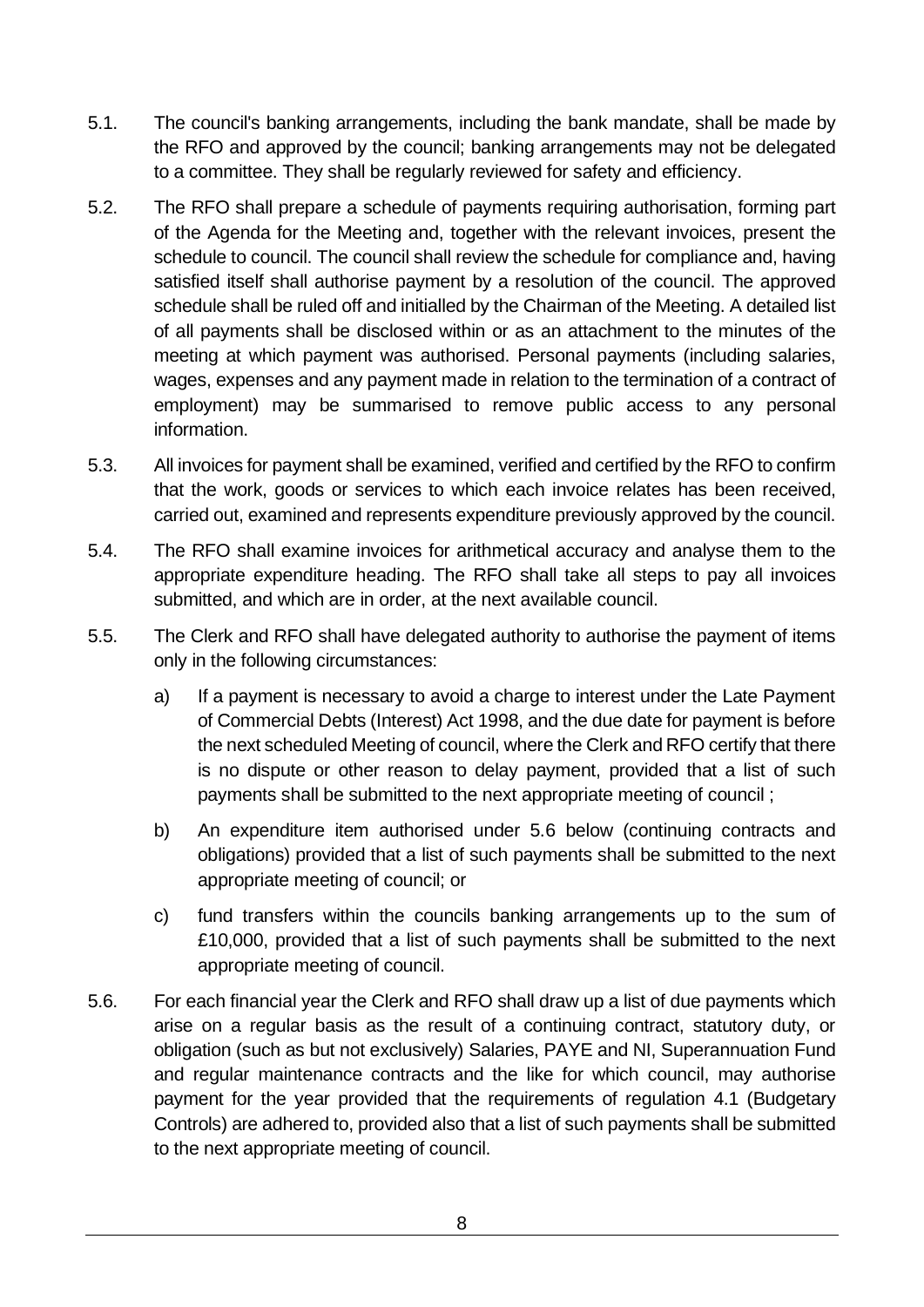- 5.7. A record of regular payments made under 5.6 above shall be drawn up and be signed by two members on each and every occasion when payment is authorised - thus controlling the risk of duplicated payments being authorised and / or made.
- 5.8. In respect of grants a duly authorised committee shall approve expenditure within any limits set by council and in accordance with any policy statement approved by council. Any Revenue or Capital Grant in excess of £1,000 shall before payment, be subject to ratification by resolution of the council.
- 5.9. Members are subject to the Code of Conduct that has been adopted by the council and shall comply with the Code and Standing Orders when a decision to authorise or instruct payment is made in respect of a matter in which they have a disclosable pecuniary or other interest, unless a dispensation has been granted.
- 5.10. The council will aim to rotate the duties of members in these Regulations so that onerous duties are shared out as evenly as possible over time.
- 5.11. Any changes in the recorded details of suppliers, such as bank account records, shall be approved in writing by a Member.

#### <span id="page-8-0"></span>**6. INSTRUCTIONS FOR THE MAKING OF PAYMENTS**

- 6.1. The council will make safe and efficient arrangements for the making of its payments.
- 6.2. Following authorisation under Financial Regulation 5 above, the council, a duly delegated committee or, if so delegated, the Clerk or RFO shall give instruction that a payment shall be made.
- 6.3. All payments shall be effected by cheque or other instructions to the council's bankers, or otherwise, in accordance with a resolution of council.
- 6.4. Cheques or orders for payment drawn on the bank account in accordance with the schedule as presented to council or committee shall be signed by two members of council in accordance with a resolution instructing that payment. A member who is a bank signatory, having a connection by virtue of family or business relationships with the beneficiary of a payment, should not, under normal circumstances, be a signatory to the payment in question.
- 6.5. To indicate agreement of the details shown on the cheque or order for payment with the counterfoil and the invoice or similar documentation, the signatories shall each also initial the cheque counterfoil.
- 6.6. Cheques or orders for payment shall not normally be presented for signature other than at a council or committee meeting (including immediately before or after such a meeting). Any signatures obtained away from such meetings shall be reported to the council at the next convenient meeting.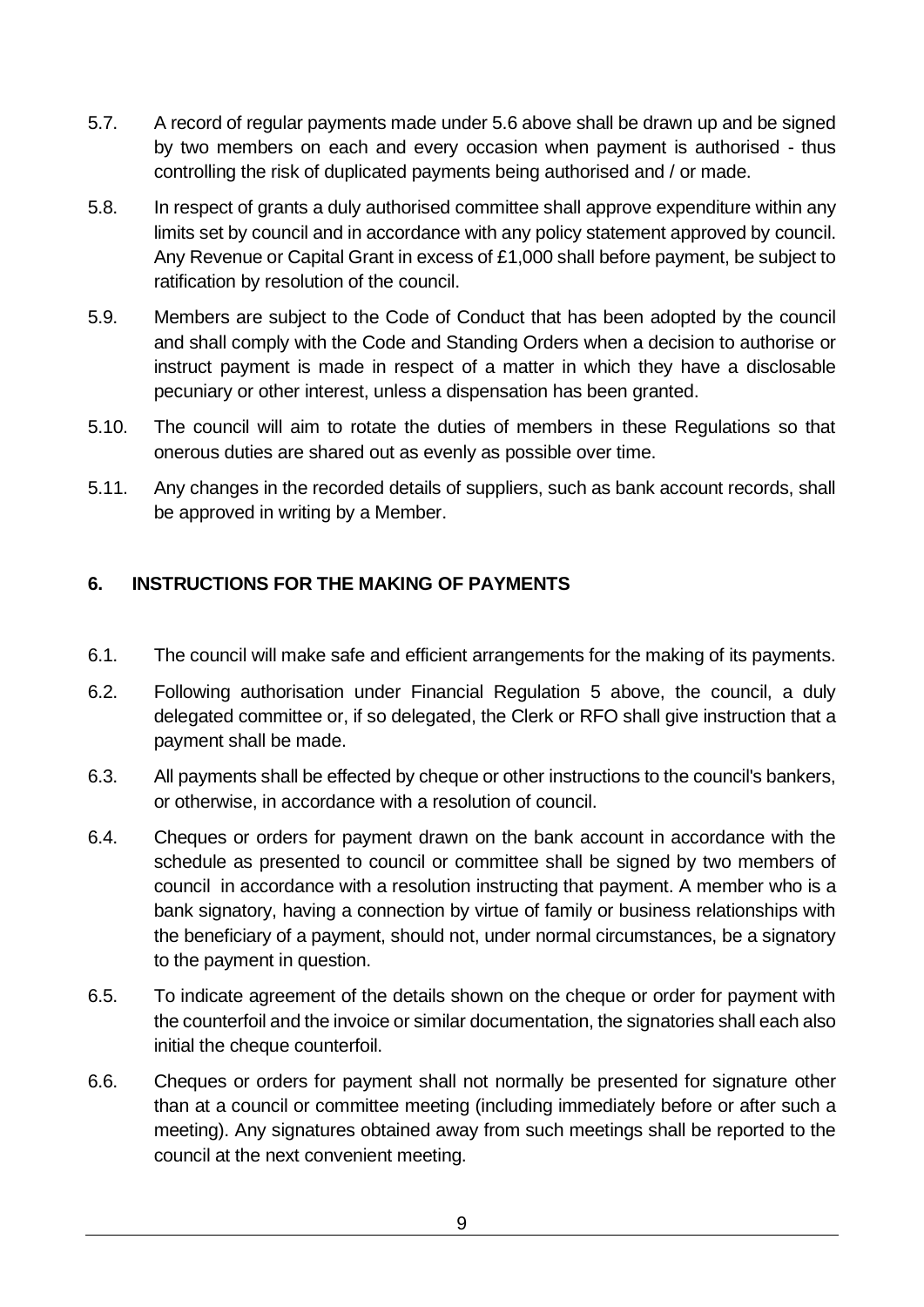- 6.7. If thought appropriate by the council, payment for utility supplies (energy, telephone and water) and any National Non-Domestic Rates may be made by variable direct debit provided that the instructions are signed by two members and any payments are reported to council as made. The approval of the use of a variable direct debit shall be renewed by resolution of the council at least every two years.
- 6.8. If thought appropriate by the council, payment for certain items (principally salaries) may be made by banker's standing order provided that the instructions are signed, or otherwise evidenced by two members are retained and any payments are reported to council as made. The approval of the use of a banker's standing order shall be renewed by resolution of the council at least every two years.
- 6.9. If thought appropriate by the council, payment for certain items may be made by BACS or CHAPS methods provided that the instructions for each payment are signed, or otherwise evidenced, by two authorised bank signatories, are retained and any payments are reported to council as made. The approval of the use of BACS or CHAPS shall be renewed by resolution of the council at least every two years.
- 6.10. If thought appropriate by the council payment for certain items may be made by internet banking transfer provided evidence is retained showing which members approved the payment.
- 6.11. Where a computer requires use of a personal identification number (PIN) or other password(s), for access to the council's records on that computer, a note shall be made of the PIN and Passwords and shall be handed to and retained by the Chairman of Council in a sealed dated envelope. This envelope may not be opened other than in the presence of two other councillors. After the envelope has been opened, in any circumstances, the PIN and / or passwords shall be changed as soon as practicable. The fact that the sealed envelope has been opened, in whatever circumstances, shall be reported to all members immediately and formally to the next available meeting of the council. This will not be required for a member's personal computer used only for remote authorisation of bank payments.
- 6.12. No employee or councillor shall disclose any PIN or password, relevant to the working of the council or its bank accounts, to any person not authorised in writing by the council or a duly delegated committee.
- 6.13. Regular back-up copies of the records on any computer shall be made and shall be stored securely away from the computer in question, and preferably off site.
- 6.14. The council, and any members using computers for the council's financial business, shall ensure that anti-virus, anti-spyware and firewall software with automatic updates, together with a high level of security, is used.
- 6.15. Where internet banking arrangements are made with any bank, the Clerk [RFO] shall be appointed as the Service Administrator. The bank mandate approved by the council shall identify a number of councillors who will be authorised to approve transactions on those accounts. The bank mandate will state clearly the amounts of payments that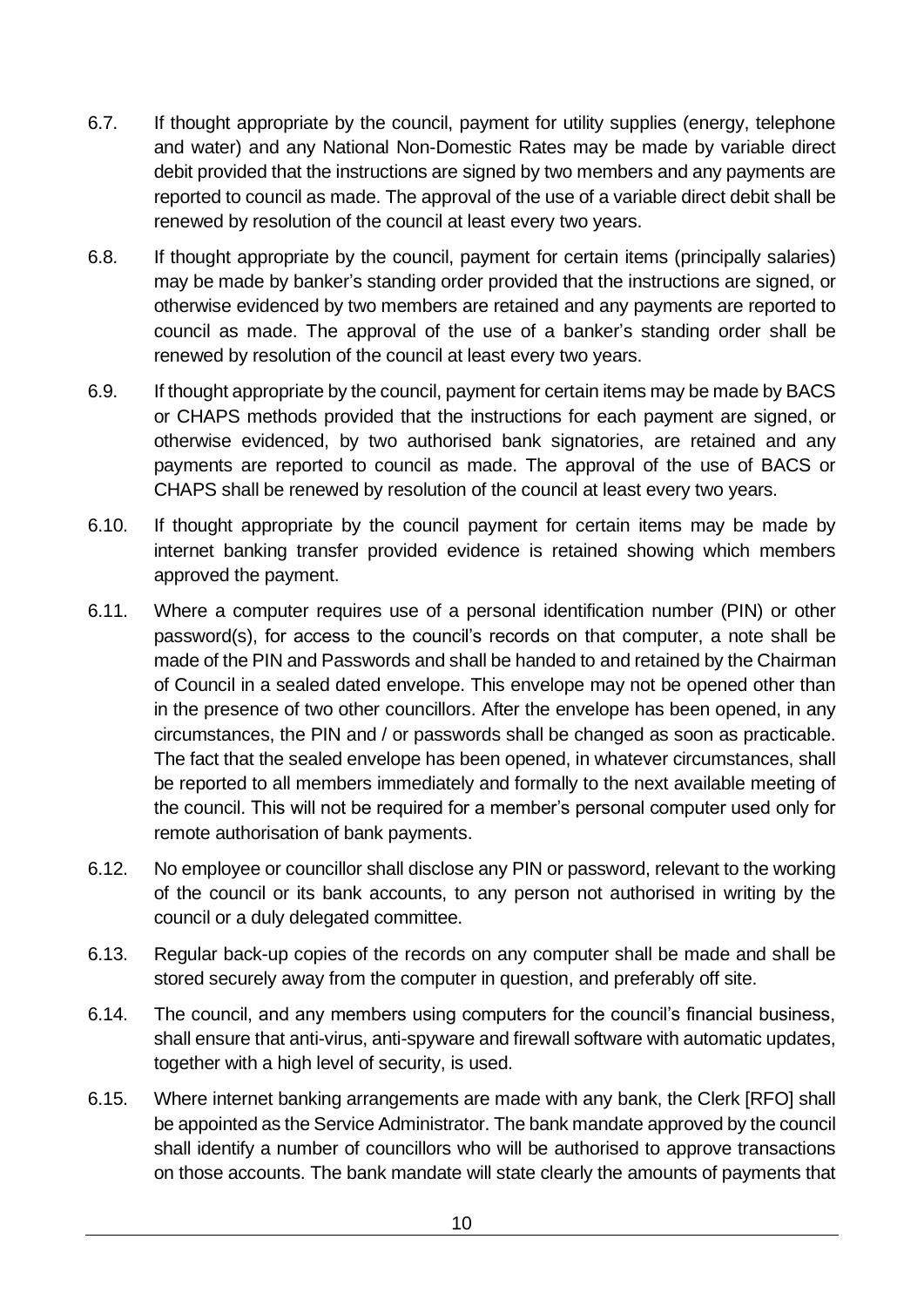can be instructed by the use of the Service Administrator alone, or by the Service Administrator with a stated number of approvals.

- 6.16. Access to any internet banking accounts will be directly to the access page (which may be saved under "favourites"), and not through a search engine or e-mail link. Remembered or saved passwords facilities must not be used on any computer used for council banking work. Breach of this Regulation will be treated as a very serious matter under these regulations.
- 6.17. Changes to account details for suppliers, which are used for internet banking may only be changed on written hard copy notification by the supplier and supported by hard copy authority for change signed by two of the councillors. A programme of regular checks of standing data with suppliers will be followed.
- 6.18. Any Debit Card issued for use will be specifically restricted to the Clerk and the RFO and will also be restricted to a single transaction maximum value of £100 unless authorised by council in writing before any order is placed.
- 6.19. A pre-paid debit card may not be issued to employees.
- 6.20. Any corporate credit card or trade card account opened by the council will be specifically restricted to use by the Clerk and RFO and shall be subject to automatic payment in full at each month-end. Personal credit or debit cards of members or staff shall not be used under any circumstances.
- 6.21. The council will not maintain any form of cash float. All cash received must be banked intact. Any payments made in cash by the Clerk or RFO (for example for postage or minor stationery items) shall be refunded on a regular basis, at least quarterly.

## <span id="page-10-0"></span>**7. PAYMENT OF SALARIES**

- 7.1. As an employer, the council shall make arrangements to meet fully the statutory requirements placed on all employers by PAYE and National Insurance legislation. The payment of all salaries shall be made in accordance with payroll records and the rules of PAYE and National Insurance currently operating, and salary rates shall be as agreed by council, or duly delegated committee.
- 7.2. Payment of salaries and payment of deductions from salary such as may be required to be made for tax, national insurance and pension contributions, or similar statutory or discretionary deductions must be made in accordance with the payroll records and on the appropriate dates stipulated in employment contracts, provided that each payment is reported to the next available council meeting, as set out in these regulations above.
- 7.3. No changes shall be made to any employee's pay, emoluments, or terms and conditions of employment without the prior consent of the council.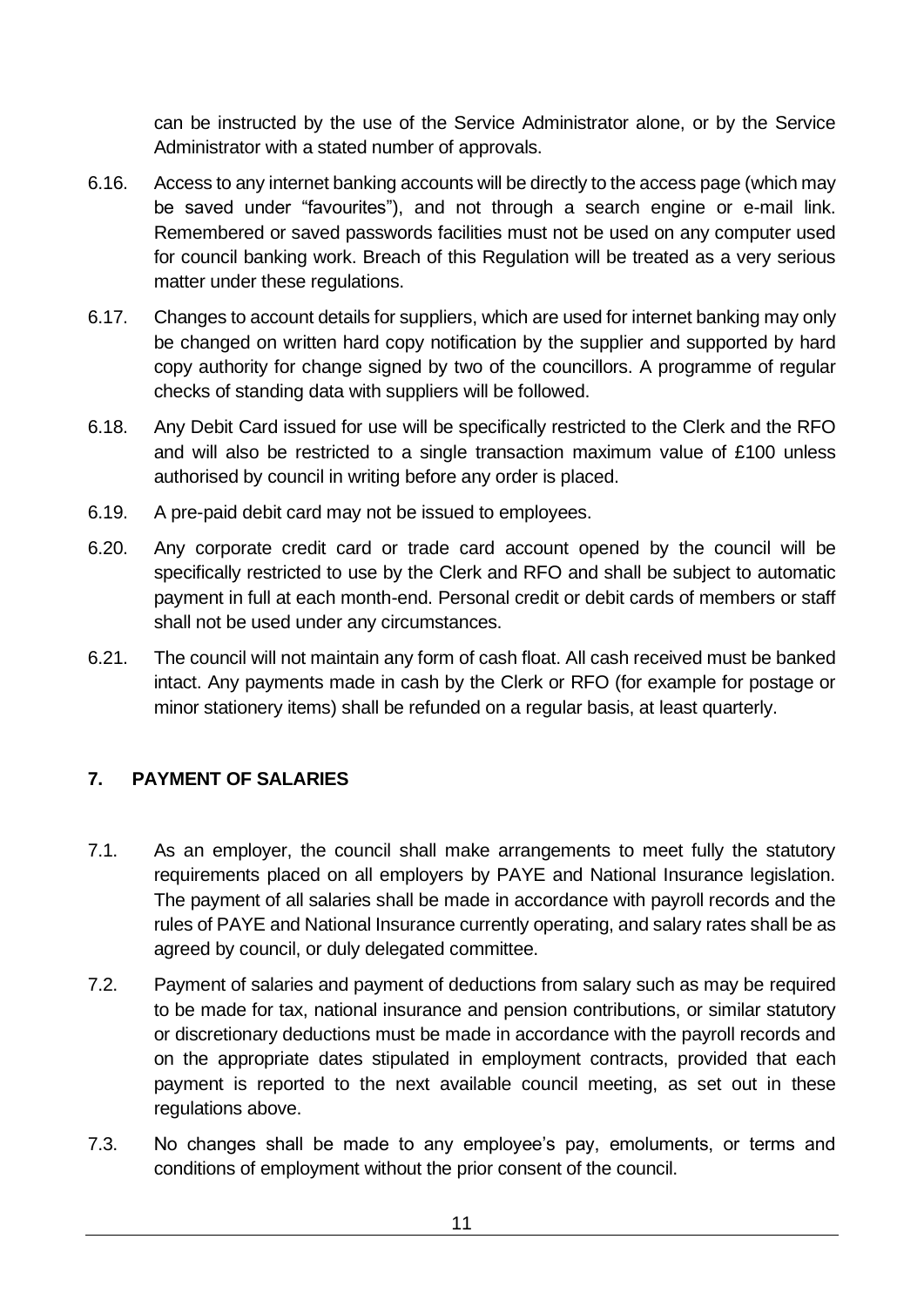- 7.4. Each and every payment to employees of net salary and to the appropriate creditor of the statutory and discretionary deductions shall be recorded in a separate confidential record (confidential cash book). This confidential record is not open to inspection or review (under the Freedom of Information Act 2000 or otherwise) other than:
	- a) by any councillor who can demonstrate a need to know;
	- b) by the internal auditor;
	- c) by the external auditor; or
	- d) by any person authorised under Audit Commission Act 1998, or any superseding legislation.
- 7.5. The total of such payments in each calendar month shall be reported with all other payments as made as may be required under these Financial Regulations, to ensure that only payments due for the period have actually been paid.
- 7.6. An effective system of personal performance management should be maintained for the senior officers.
- 7.7. Any termination payments shall be supported by a clear business case and reported to the council. Termination payments shall only be authorised by council.
- 7.8. Before employing interim staff the council must consider a full business case.

#### <span id="page-11-0"></span>**8. LOANS AND INVESTMENTS**

- 8.1. All borrowings shall be effected in the name of the council, after obtaining any necessary borrowing approval. Any application for borrowing approval shall be approved by Council as to terms and purpose. The application for borrowing approval, and subsequent arrangements for the loan shall only be approved by full council.
- 8.2. Any financial arrangement which does not require formal borrowing approval from the Secretary of State (such as Hire Purchase or Leasing of tangible assets) shall be subject to approval by the full council. In each case a report in writing shall be provided to council in respect of value for money for the proposed transaction.
- 8.3. The council will arrange with the council's banks and investment providers for the sending of a copy of each statement of account to the Chairman of the council at the same time as one is issued to the Clerk or RFO.
- 8.4. All loans and investments shall be negotiated in the name of the council and shall be for a set period in accordance with council policy.
- 8.5. The council shall consider the need for an Investment Strategy and Policy which, if drawn up, shall be in accordance with relevant regulations, proper practices and guidance. Any Strategy and Policy shall be reviewed by the council at least annually.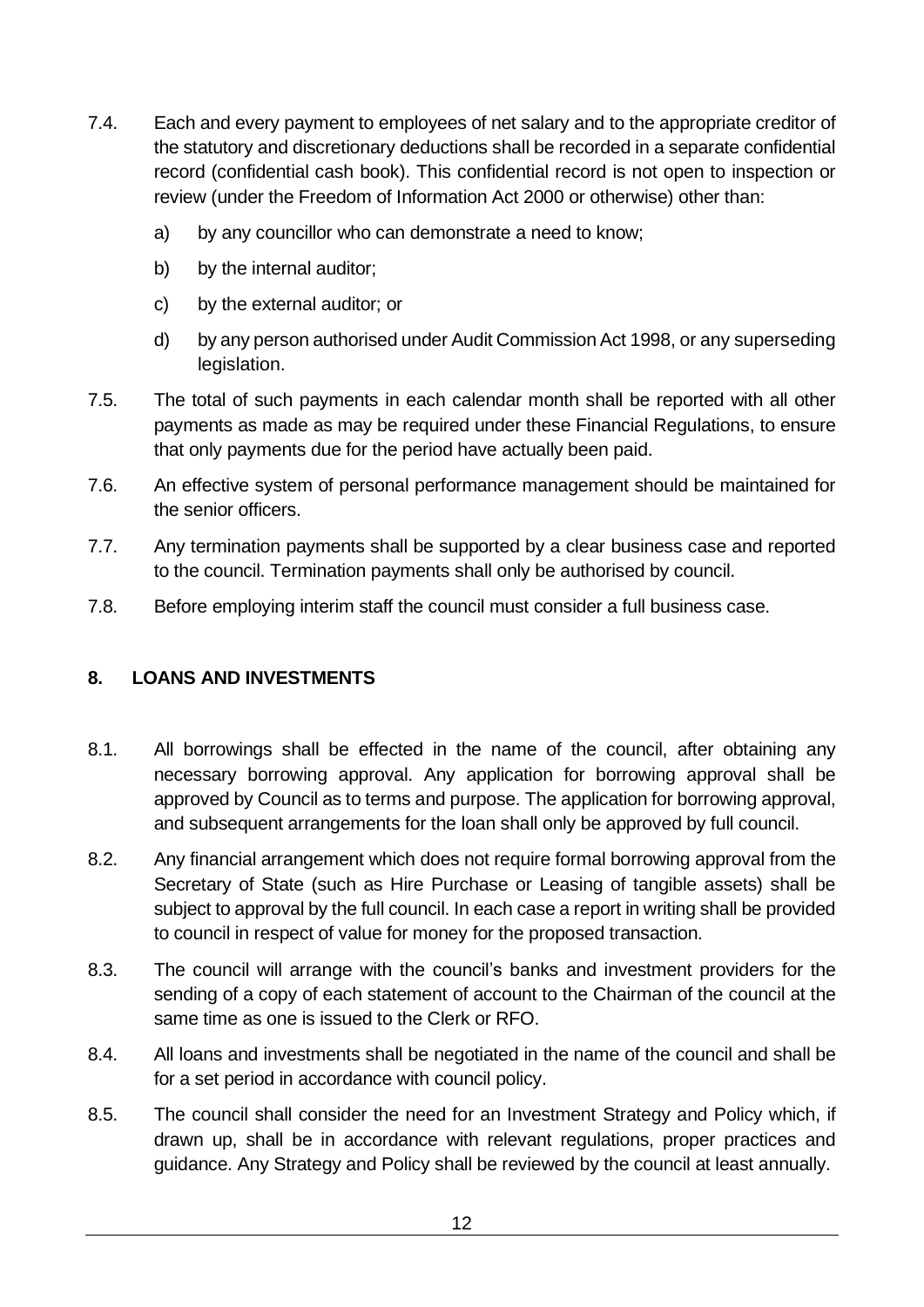- 8.6. All investments of money under the control of the council shall be in the name of the council.
- 8.7. All investment certificates and other documents relating thereto shall be retained in the custody of the RFO.
- 8.8. Payments in respect of short term or long term investments, including transfers between bank accounts held in the same bank, or branch, shall be made in accordance with Regulation 5 (Authorisation of payments) and Regulation 6 (Instructions for payments).

#### <span id="page-12-0"></span>**9. INCOME**

- 9.1. The collection of all sums due to the council shall be the responsibility of and under the supervision of the RFO.
- 9.2. Particulars of all charges to be made for work done, services rendered or goods supplied shall be agreed annually by the council, notified to the RFO and the RFO shall be responsible for the collection of all accounts due to the council.
- 9.3. The council will review all fees and charges at least annually, following a report of the Clerk.
- 9.4. Any sums found to be irrecoverable and any bad debts shall be reported to the council and shall be written off in the year.
- 9.5. All sums received on behalf of the council shall be banked intact as directed by the RFO. In all cases, all receipts shall be deposited with the council's bankers with such frequency as the RFO considers necessary.
- 9.6. The origin of each receipt shall be entered on the paying-in slip.
- 9.7. Personal cheques shall not be cashed out of money held on behalf of the council.
- 9.8. The RFO shall promptly complete any VAT Return that is required. Any repayment claim due in accordance with VAT Act 1994 section 33 shall be made at least annually coinciding with the financial year end.
- 9.9. Where any significant sums of cash are regularly received by the council, the RFO shall take such steps as are agreed by the council to ensure that more than one person is present when the cash is counted in the first instance, that there is a reconciliation to some form of control such as ticket issues, and that appropriate care is taken in the security and safety of individuals banking such cash.
- 9.10. Any income arising which is the property of a charitable trust shall be paid into a charitable bank account. Instructions for the payment of funds due from the charitable trust to the council (to meet expenditure already incurred by the authority) will be given by the Managing Trustees of the charity meeting separately from any council meeting (see also Regulation 16 below).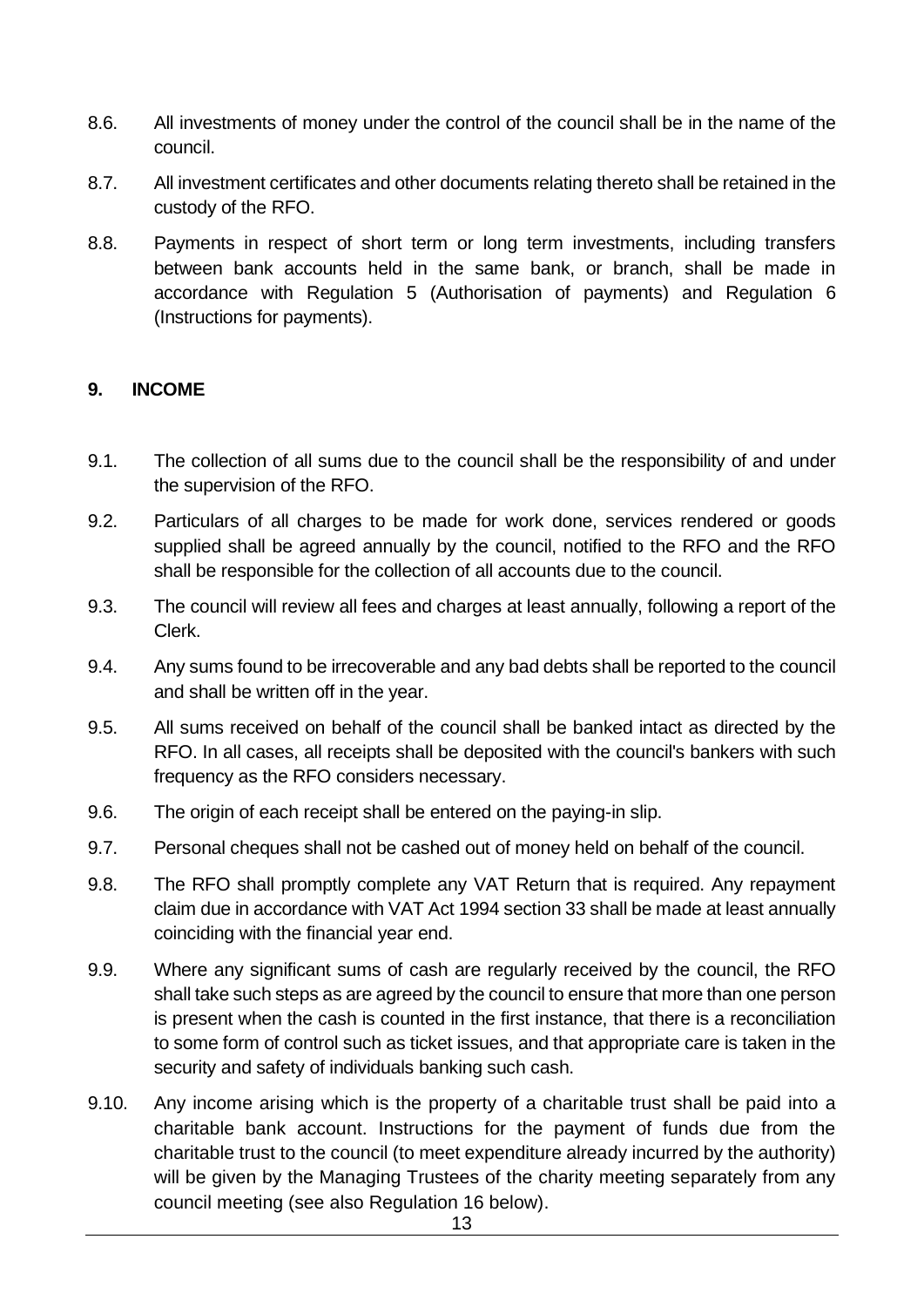#### <span id="page-13-0"></span>**10. ORDERS FOR WORK, GOODS AND SERVICES**

- 10.1. An official order or letter shall be issued for all work, goods and services unless a formal contract is to be prepared or an official order would be inappropriate. Copies of orders shall be retained.
- 10.2. Order books shall be controlled by the RFO.
- 10.3. All members and officers are responsible for obtaining value for money at all times. An officer issuing an official order shall ensure as far as reasonable and practicable that the best available terms are obtained in respect of each transaction, usually by obtaining three or more quotations or estimates from appropriate suppliers, subject to any *de minimis* provisions in Regulation 11.1 below.
- 10.4. A member may not issue an official order or make any contract on behalf of the council.
- 10.5. The RFO shall verify the lawful nature of any proposed purchase before the issue of any order, and in the case of new or infrequent purchases or payments, the RFO shall ensure that the statutory authority shall be reported to the meeting at which the order is approved so that the minutes can record the power being used.

## <span id="page-13-1"></span>**11. CONTRACTS**

- 11.1. Procedures as to contracts are laid down as follows:
	- a. Every contract shall comply with these financial regulations, and no exceptions shall be made otherwise than in an emergency provided that this regulation need not apply to contracts which relate to items (i) to (vi) below:
		- i. for the supply of gas, electricity, water, sewerage and telephone services;
		- ii. for specialist services such as are provided by solicitors, accountants, surveyors and planning consultants;
		- iii. for work to be executed or goods or materials to be supplied which consist of repairs to or parts for existing machinery or equipment or plant;
		- iv. for work to be executed or goods or materials to be supplied which constitute an extension of an existing contract by the council;
		- v. for additional audit work of the external auditor up to an estimated value of £500 (in excess of this sum the Clerk and RFO shall act after consultation with the Chairman and Vice Chairman of council); and
		- vi. for goods or materials proposed to be purchased which are proprietary articles and / or are only sold at a fixed price.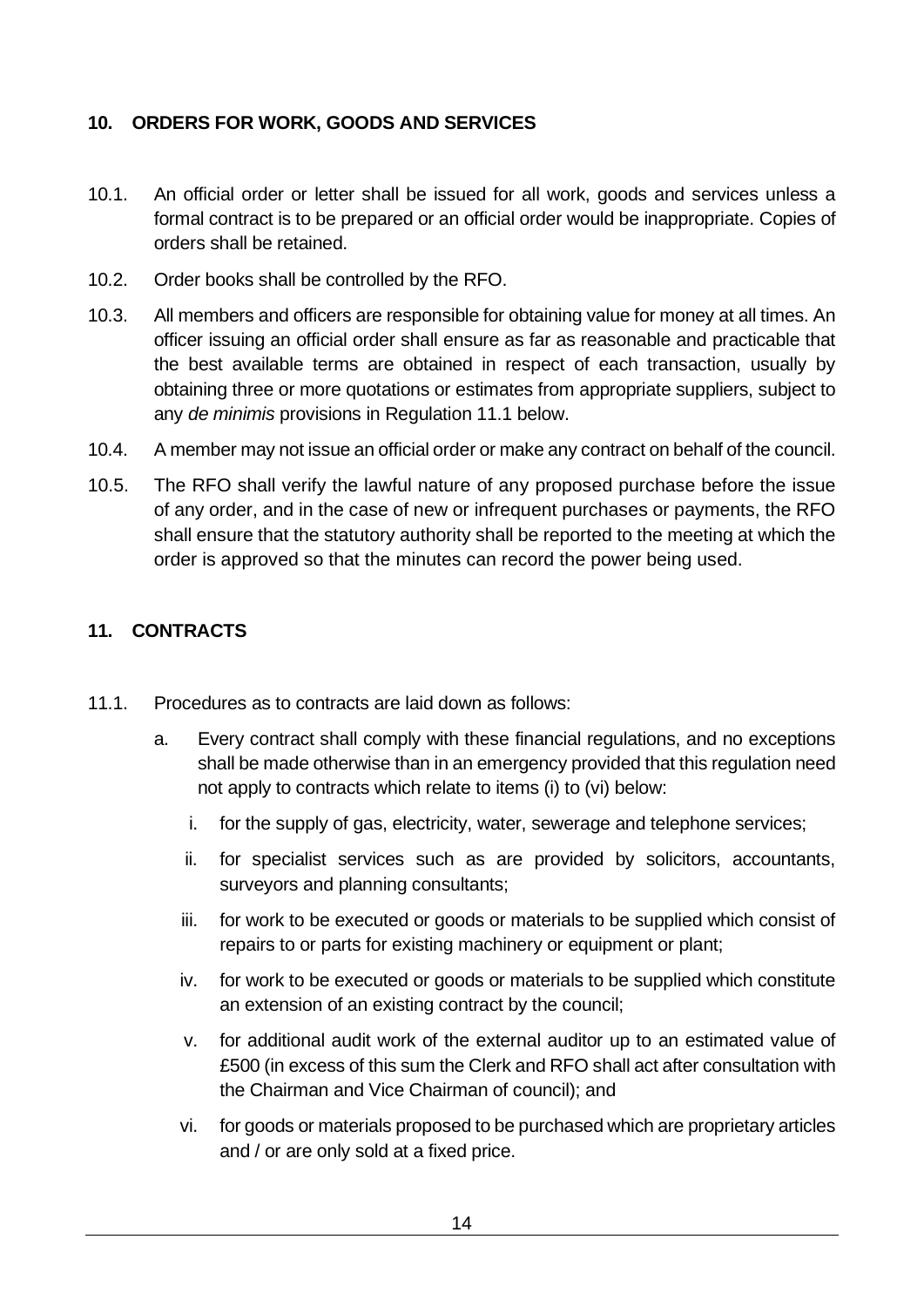- b. Where the council intends to procure or award a public supply contract, public service contract or public works contract as defined by The Public Contracts Regulations 2015 ("the Regulations") which is valued at £25,000 or more, the council shall comply with the relevant requirements of the Regulations<sup>2</sup>.
- c. The full requirements of The Regulations, as applicable, shall be followed in respect of the tendering and award of a public supply contract, public service contract or public works contract which exceed thresholds in The Regulations set by the Public Contracts Directive 2014/24/EU (which may change from time to time $)^3$ .
- d. When applications are made to waive financial regulations relating to contracts to enable a price to be negotiated without competition the reason shall be embodied in a recommendation to the council.
- e. Such invitation to tender shall state the general nature of the intended contract and the Clerk shall obtain the necessary technical assistance to prepare a specification in appropriate cases. The invitation shall in addition state that tenders must be addressed to the Clerk in the ordinary course of post. Each tendering firm shall be supplied with a specifically marked envelope in which the tender is to be sealed and remain sealed until the prescribed date for opening tenders for that contract.
- f. All sealed tenders shall be opened at the same time on the prescribed date by the Clerk in the presence of at least one member of council.
- g. Any invitation to tender issued under this regulation shall be subject to Standing Orders 18 (c), <sup>4</sup> and shall refer to the terms of the Bribery Act 2010.
- h. When it is to enter into a contract of less than £25,000 in value for the supply of goods or materials or for the execution of works or specialist services other than such goods, materials, works or specialist services as are excepted as set out in paragraph (a) the Clerk or RFO shall obtain 3 quotations (priced descriptions of the proposed supply); where the value is below £1,500 and above £100 the Clerk or RFO shall strive to obtain 3 estimates. Otherwise, Regulation 10.3 above shall apply.
	- i. The council shall not be obliged to accept the lowest or any tender, quote or estimate.

 $2$  The Regulations require councils to use the Contracts Finder website to advertise contract opportunities, set out the procedures to be followed in awarding new contracts and to publicise the award of new contracts

<sup>&</sup>lt;sup>3</sup> Thresholds currently applicable are:

a. For public supply and public service contracts 209,000 Euros (£164,176)

b. For public works contracts 5,225,000 Euros (£4,104,394)

<sup>4</sup> Based on NALC's model standing order 18d in Local Councils Explained © 2013 National Association of Local Councils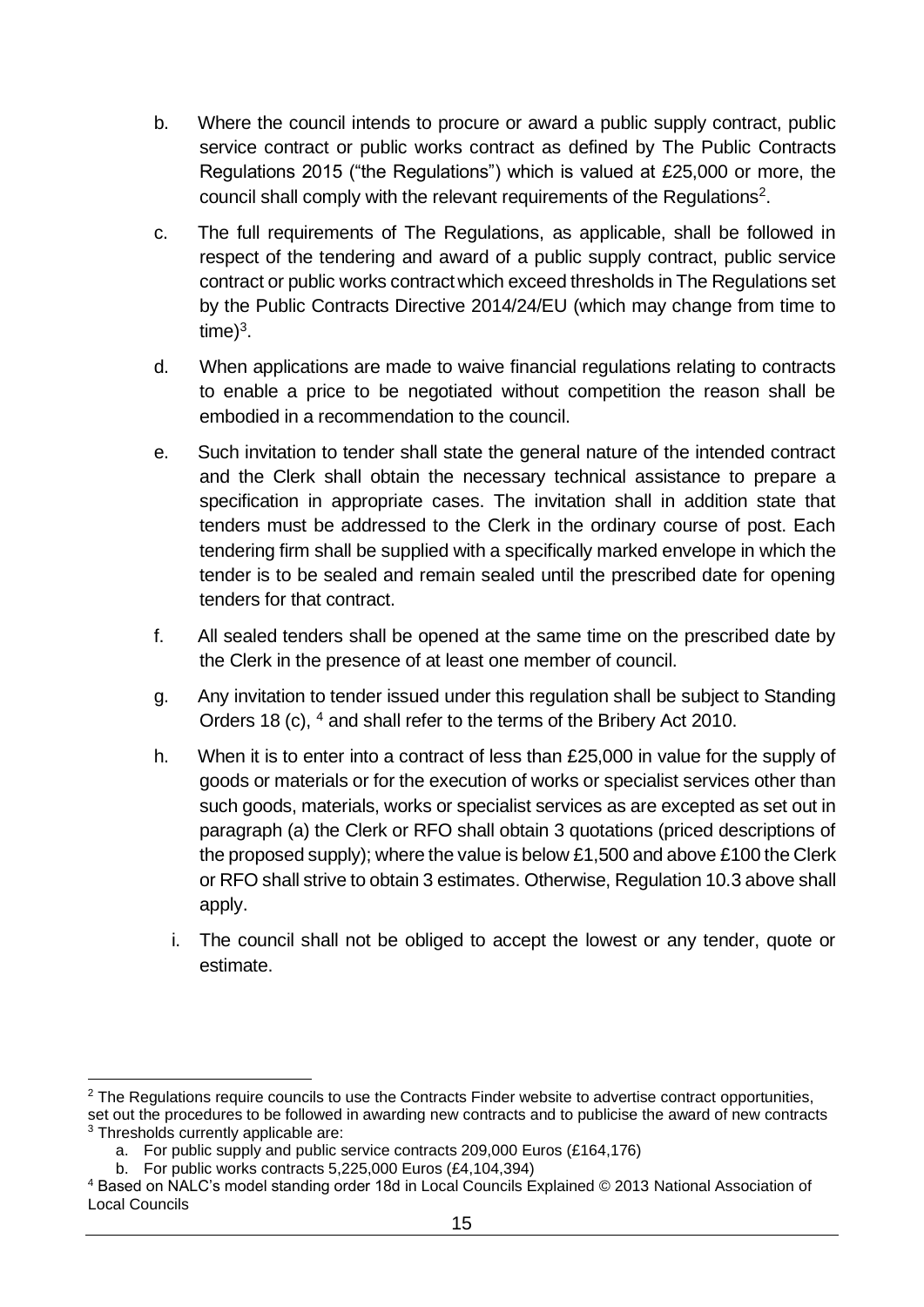j. Should it occur that the council, or duly delegated committee, does not accept any tender, quote or estimate, the work is not allocated and the council requires further pricing, provided that the specification does not change, no person shall be permitted to submit a later tender, estimate or quote who was present when the original decision making process was being undertaken.

#### <span id="page-15-0"></span>**12. PAYMENTS UNDER CONTRACTS FOR BUILDING OR OTHER CONSTRUCTION WORKS (PUBLIC WORKS CONTRACTS)**

- 12.1. Payments on account of the contract sum shall be made within the time specified in the contract by the RFO upon authorised certificates of the architect or other consultants engaged to supervise the contract (subject to any percentage withholding as may be agreed in the particular contract).
- 12.2. Where contracts provide for payment by instalments the RFO shall maintain a record of all such payments. In any case where it is estimated that the total cost of work carried out under a contract, excluding agreed variations, will exceed the contract sum of 5% or more a report shall be submitted to the council.
- 12.3. Any variation to a contract or addition to or omission from a contract must be approved by the council and Clerk to the contractor in writing, the council being informed where the final cost is likely to exceed the financial provision.]

#### <span id="page-15-1"></span>**13. STORES AND EQUIPMENT**

- 13.1. The officer in charge of each section shall be responsible for the care and custody of stores and equipment in that section.
- 13.2. Delivery notes shall be obtained in respect of all goods received into store or otherwise delivered and goods must be checked as to order and quality at the time delivery is made.
- 13.3. Stocks shall be kept at the minimum levels consistent with operational requirements.
- 13.4. The RFO shall be responsible for periodic checks of stocks and stores at least annually.

#### <span id="page-15-2"></span>**14. ASSETS, PROPERTIES AND ESTATES**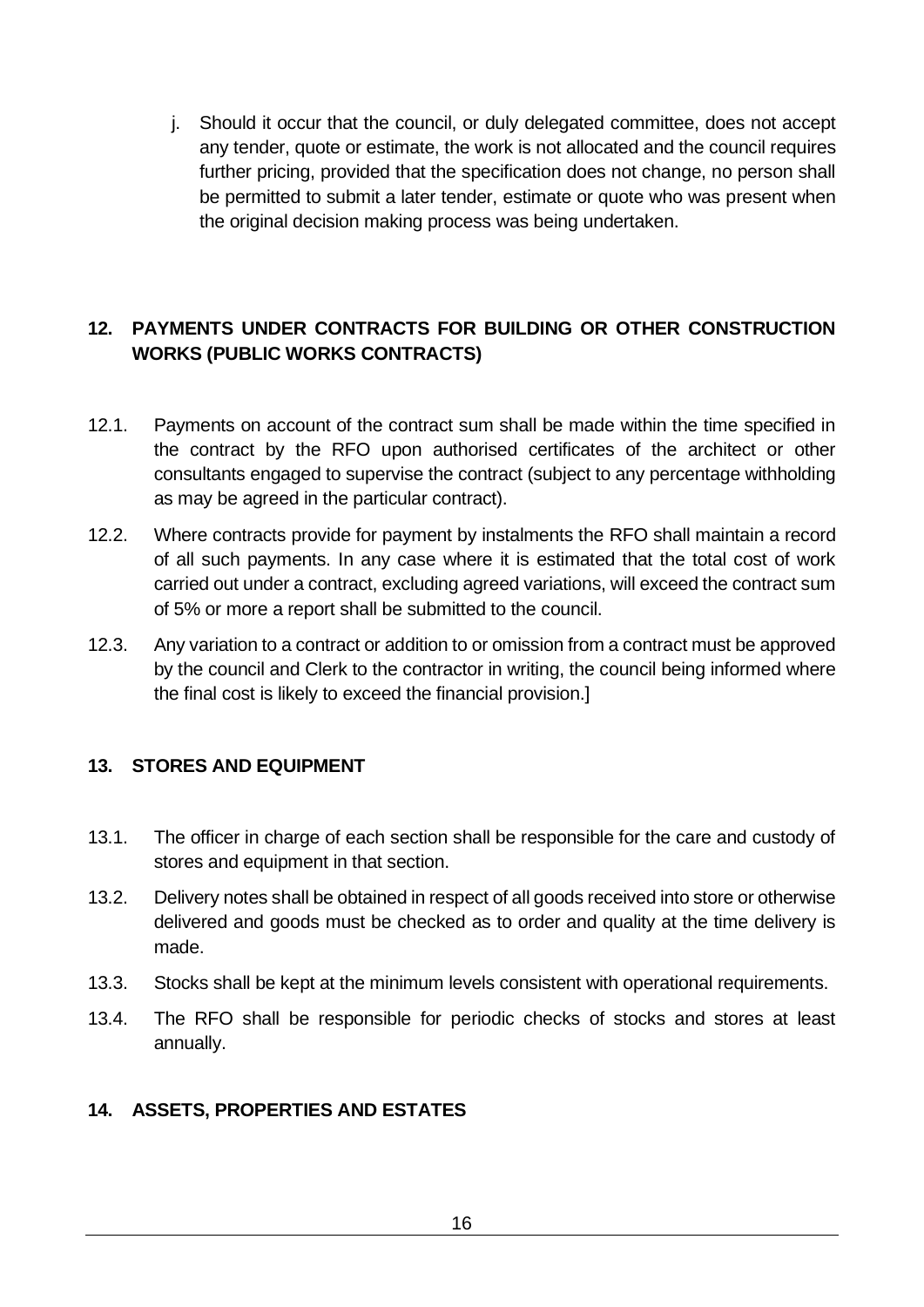- 14.1. The Clerk shall make appropriate arrangements for the custody of all title deeds and Land Registry Certificates of properties held by the council. The RFO shall ensure a record is maintained of all properties held by the council, recording the location, extent, plan, reference, purchase details, nature of the interest, tenancies granted, rents payable and purpose for which held in accordance with Accounts and Audit Regulations.
- 14.2. No tangible moveable property shall be purchased or otherwise acquired, sold, leased or otherwise disposed of, without the authority of the council, together with any other consents required by law, save where the estimated value of any one item of tangible movable property does not exceed £150.
- 14.3. No real property (interests in land) shall be sold, leased or otherwise disposed of without the authority of the council, together with any other consents required by law. In each case a report in writing shall be provided to council in respect of valuation and surveyed condition of the property (including matters such as planning permissions and covenants) together with a proper business case (including an adequate level of consultation with the electorate).
- 14.4. No real property (interests in land) shall be purchased or acquired without the authority of the full council. In each case a report in writing shall be provided to council in respect of valuation and surveyed condition of the property (including matters such as planning permissions and covenants) together with a proper business case (including an adequate level of consultation with the electorate).
- 14.5. Subject only to the limit set in Regulation 14.2 above, no tangible moveable property shall be purchased or acquired without the authority of the full council. In each case a report in writing shall be provided to council with a full business case.
- 14.6. The RFO shall ensure that an appropriate and accurate Register of Assets and Investments is kept up to date. The continued existence of tangible assets shown in the Register shall be verified at least annually, possibly in conjunction with a health and safety inspection of assets.

#### <span id="page-16-0"></span>**15. INSURANCE**

- 15.1. Following the annual risk assessment (per Regulation 17), the RFO shall effect all insurances and negotiate all claims on the council's insurers.
- 15.2. The Clerk/RFO shall give prompt notification to the council of all new risks, properties or vehicles which require to be insured and of any alterations affecting existing insurances.
- 15.3. The RFO shall keep a record of all insurances effected by the council and the property and risks covered thereby and annually review it.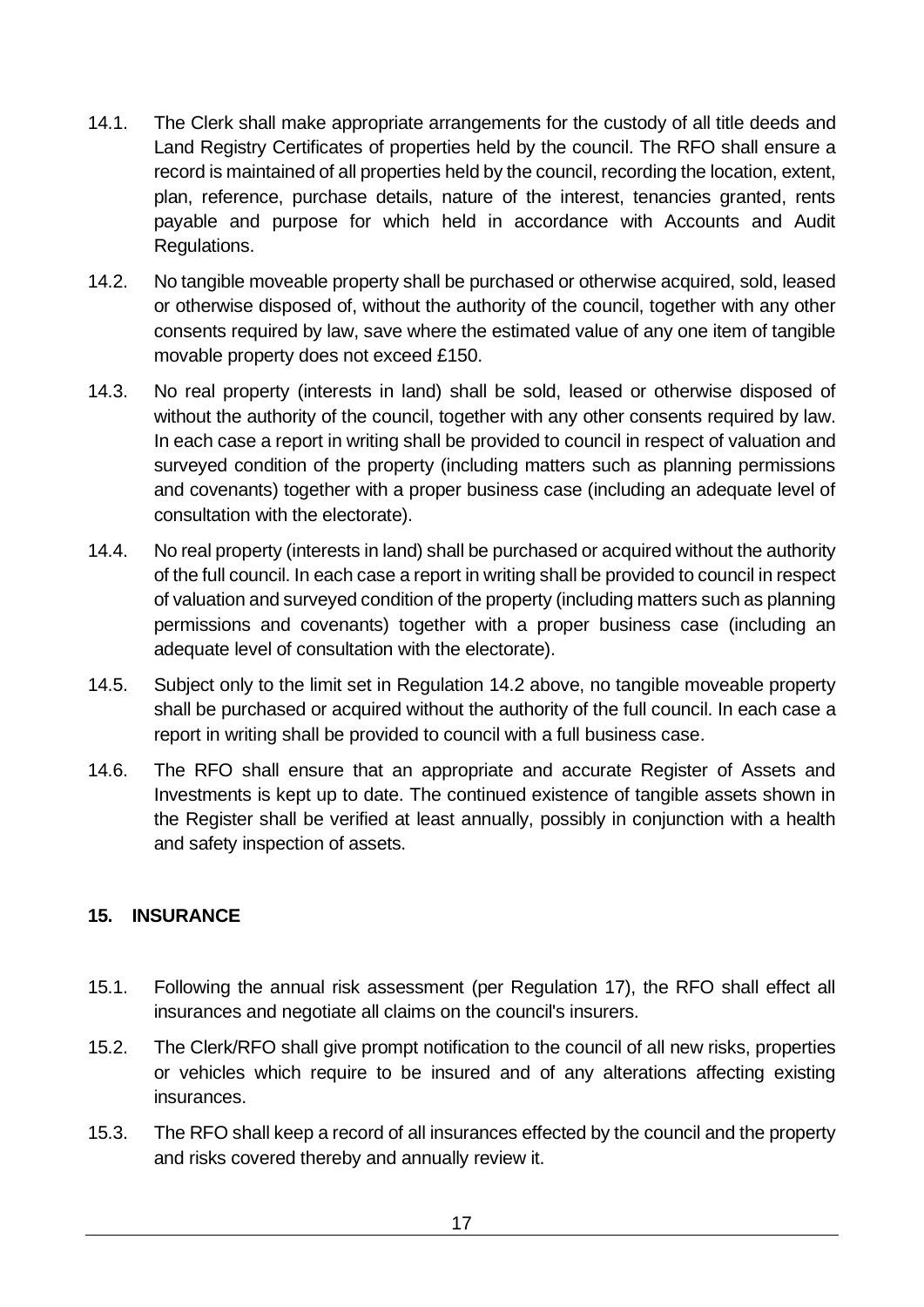- 15.4. The RFO shall be notified of any loss liability or damage or of any event likely to lead to a claim, and shall report these to council at the next available meeting.
- 15.5. All appropriate members and employees of the council shall be included in a suitable form of security or fidelity guarantee insurance which shall cover the maximum risk exposure as determined [annually] by the council.

#### <span id="page-17-0"></span>**16. CHARITIES**

Where the council is sole managing trustee of a charitable body the Clerk and RFO shall ensure that separate accounts are kept of the funds held on charitable trusts and separate financial reports made in such form as shall be appropriate, in accordance with Charity Law and legislation, or as determined by the Charity Commission. The Clerk and RFO shall arrange for any audit or independent examination as may be required by Charity Law or any Governing Document.

#### <span id="page-17-1"></span>**17. RISK MANAGEMENT**

- 17.1. The council is responsible for putting in place arrangements for the management of risk. The Clerk/RFO shall prepare, for approval by the council, risk management policy statements in respect of all activities of the council. Risk policy statements and consequential risk management arrangements shall be reviewed by the council at least annually.
- 17.2. When considering any new activity, the Clerk/RFO shall prepare a draft risk assessment including risk management proposals for consideration and adoption by the council.

#### <span id="page-17-2"></span>**18. SUSPENSION AND REVISION OF FINANCIAL REGULATIONS**

- 18.1. It shall be the duty of the council to review the Financial Regulations of the council from time to time. The Clerk shall make arrangements to monitor changes in legislation or proper practices and shall advise the council of any requirement for a consequential amendment to these Financial Regulations.
- 18.2. The council may, by resolution of the council duly notified prior to the relevant meeting of council, suspend any part of these Financial Regulations provided that reasons for the suspension are recorded and that an assessment of the risks arising has been drawn up and presented in advance to all members of council.